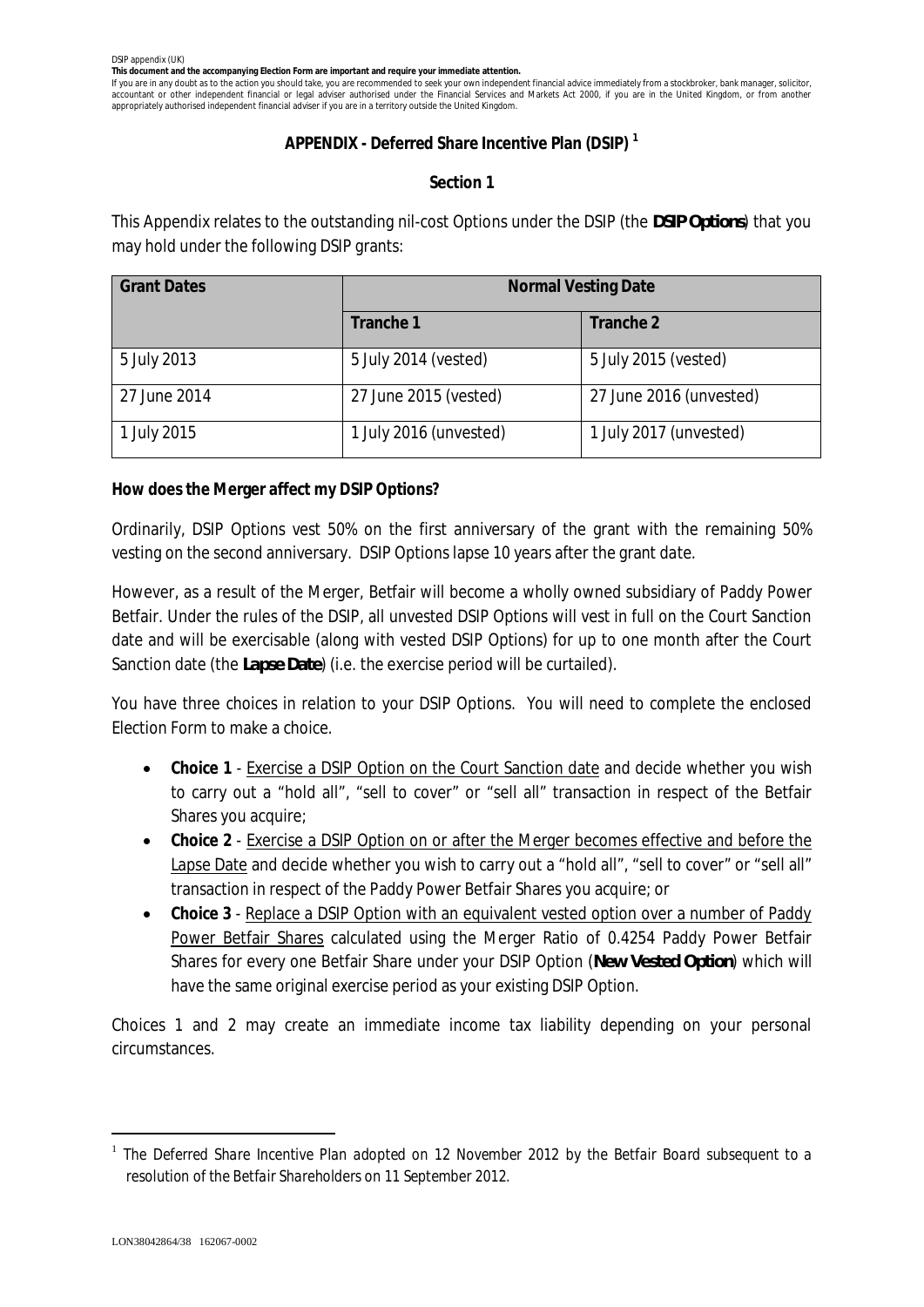Choice 3 would enable you to retain an unexercised vested option over Paddy Power Betfair Shares. You would not be a shareholder in Paddy Power Betfair so you would not be entitled to any rights as a shareholder such as dividends or voting rights. However, the number of Paddy Power Betfair Shares under your New Vested Option will increase by a number of Paddy Power Betfair Shares equal in value to the dividends that would have been paid if you had held the number of Paddy Power Betfair Shares under your New Vested Option as a shareholder on each dividend record date occurring during the period between the date of grant of the New Vested Option and the date you exercise your New Vested Option, assuming all such dividends would have been reinvested in Paddy Power Betfair Shares.

# If you do nothing, the exercise period will be curtailed and any unexercised DSIP Options will lapse on the Lapse Date.

The Court Sanction date will be shortly before completion of the Merger (the Effective Date). The exact timing of this is not yet fixed but it is currently expected to occur in the first half of 2016. We will notify you as soon as we have a clearer view of the date of expected completion and accordingly of the Lapse Date.

**How do I know how many DSIP Options I have?**

Your options are all visible in your online Computershare account and are also detailed on the enclosed Election Form. You can login at www.computershare.com/Betfair. You will need your Shareholder Reference Number (SRN, which is shown at the top of the cover letter), and PIN. If you have forgotten your PIN please click on the PIN reminder or call Computershare on +44 (0) 370 707 4010 or email them at betfair@computershare.co.uk.

# **When can I exercise my DSIP Options?**

*Vested* DSIP Options remain exercisable *at any time* (subject to usual restrictions and permissions) until the Lapse Date (one month after the Court Sanction date).

*Unvested* DSIP Options will vest in full on the Court Sanction date and you will have until the Lapse Date (one month after the Court Sanction date) to exercise them.

Any unexercised DSIP Options that are not replaced with New Vested Options will lapse on the Lapse Date (one month after the Court Sanction date).

## **How do I exercise my DSIP Options?**

You can log on to your Computershare account any time between now and shortly before the Court Sanction date to exercise DSIP Options that have already vested. We will let you know the exact deadline for **online** exercising of vested DSIP Options in due course.

**Choice 1:** If you wish to exercise your DSIP Options on the Court Sanction date you need to tick Box 1A, Box 1B or Box 1C on the enclosed Election Form and return it to Computershare offline.

Should you choose to exercise your DSIP Options on the Court Sanction date and choose to 'hold all' (Box 1C) then the Betfair Shares that you acquire will be transferred to Paddy Power Betfair under the Scheme and you will then receive the same consideration for your Betfair Shares as other Betfair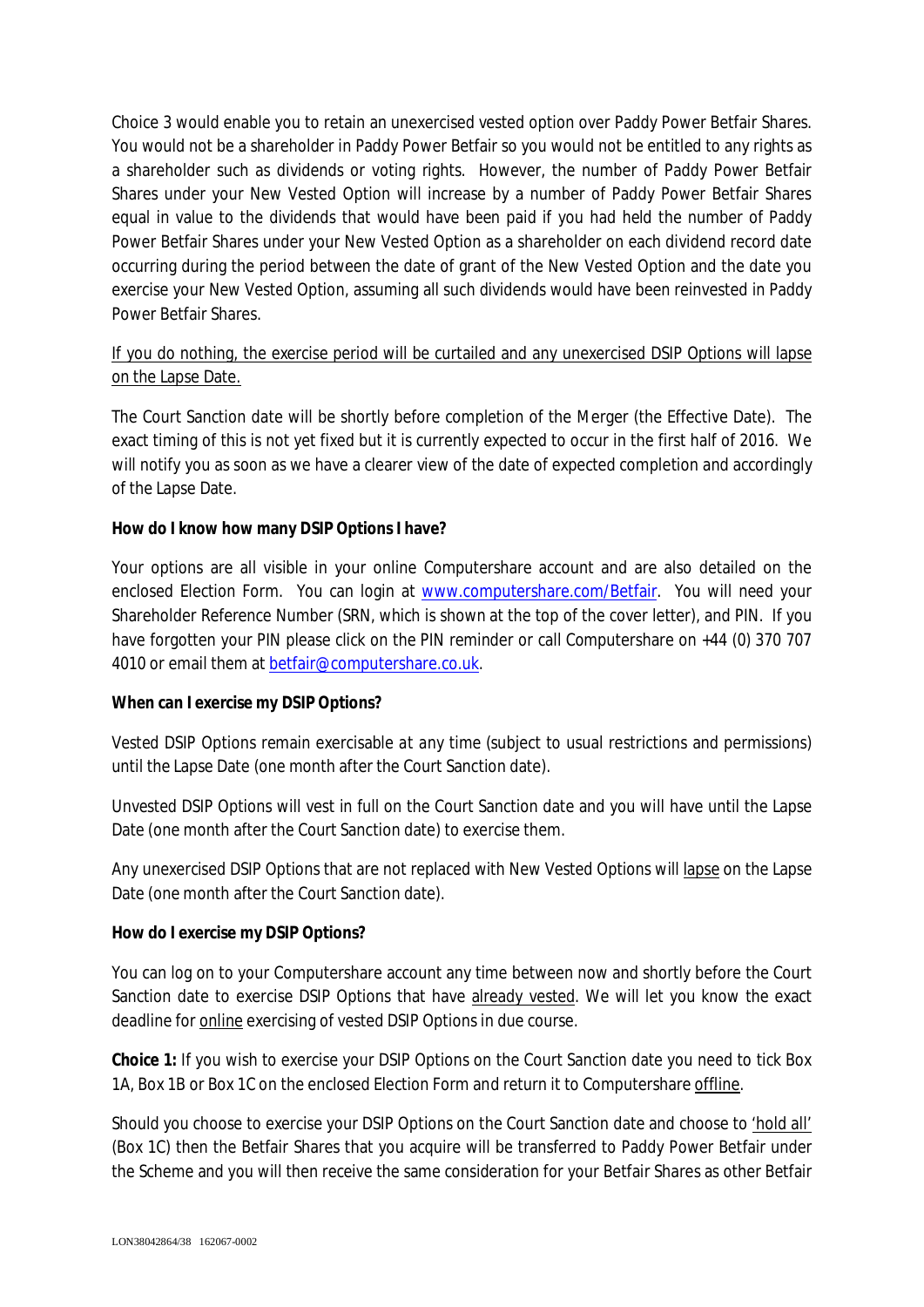Shareholders - which is 0.4254 Paddy Power Betfair Shares for each Betfair Share you hold. If you elect to 'hold all' you must ensure that you have transferred to Computershare an amount in cleared funds sufficient to meet any tax and social security withholding obligations that arise on exercise of your DSIP Options by no later than 5 working days before the Court Sanction date. If Computershare does not receive sufficient cleared funds by this deadline, you will be deemed to have elected a 'sell to cover' transaction. Computershare will contact you to confirm the deadline and the amount that you need to transfer and to provide details of how to make a transfer of funds to Computershare.

Should you choose to exercise your DSIP Options on the Court Sanction date and choose either a 'sell to cover' (Box 1B) or 'sell all' (Box 1A) transaction then the following will occur:

- · 'sell to cover': the Company will use all reasonable efforts to arrange a sale of a sufficient number of your Betfair Shares to meet any tax and social security withholding obligations that arise on exercise. The remaining Betfair Shares will be subject to the terms of the Merger (as described above). There can be no guarantee that the sale will be possible, in which case it may be necessary for the resulting Paddy Power Betfair Shares which you will receive under the Merger to be sold as soon as reasonably practicable after completion of the Merger.
- · 'sell all': the Company will use all reasonable efforts to arrange a sale of all the Betfair Shares you acquire prior to completion of the Merger but there can be no guarantee that this will be possible, in which case it may be necessary for the resulting Paddy Power Betfair Shares which you will receive under the Merger to be sold as soon as reasonably practicable after completion of the Merger.

Sufficient funds to meet any tax and social security withholding obligations that arise on exercise of your DSIP Options will be deducted from the sale proceeds due to you as a result of the sale of your Betfair Shares or, if necessary, your Paddy Power Betfair Shares.

Please refer to Section 2 below for some general information about the tax implications of exercising your DSIP Options at this time.

**Choice 2:** If you wish to exercise your DSIP Options on or after the Merger becomes effective and before the Lapse Date, you need to tick Box 2 on the Election Form and return it to Computershare offline. At the time you choose to exercise your DSIP Options, you will need to instruct Computershare offline directly by completing an Exercise Form and, if relevant, following the insider process (see below).

The effect of exercising during this period is the same as described above save that, if you elect 'sell to cover' or 'sell all' then this instruction will be carried out in relation to the Paddy Power Betfair Shares which you will receive automatically in exchange for your Betfair Shares.

Please refer to Section 2 below for some general information about the tax implications of exercising your DSIP Options at this time.

**How do I elect to receive a New Vested Option?**

**Choice 3:** In order to replace a DSIP Option with a New Vested Option you need to tick Box 3 on the Election Form and return it to Computershare.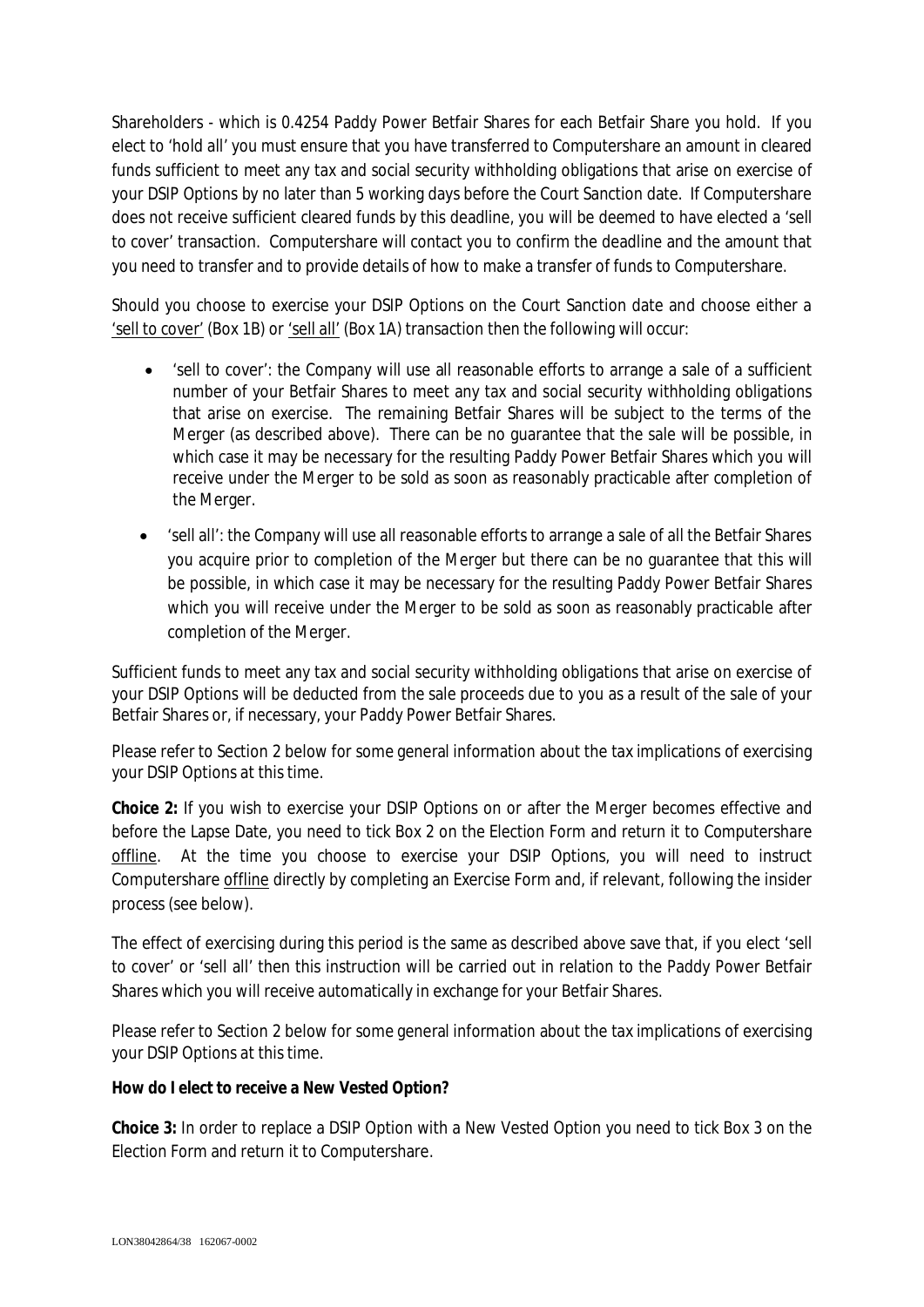## **What are the terms of the New Vested Options?**

If you elect Choice 3, your DSIP Options will be replaced by New Vested Options which will have the same lapse dates as the original DSIP Options. The Merger Ratio of 0.4254 Paddy Power Betfair Shares for every one Betfair Share will be used to calculate the number of Paddy Power Betfair Shares under the New Vested Options, rounded up to the nearest whole share.

## **What happens if I take no action?**

If you do not take any action, your DSIP Options will lapse on the Lapse Date.

## **Election Form**

The Election Form which is enclosed in this pack must be completed in order for you to be granted New Vested Options or for Computershare to be able to complete an exercise transaction at the time that you specify.

### **Exercise Form**

If you choose to exercise your DSIP Options on or after the Effective Date and before the Lapse Date, then you will also need to complete and submit the Exercise Form to Computershare prior to the date on which you wish to exercise. The Exercise Form can be downloaded from your Computershare account or Betfair Today. If you complete the Election Form to indicate that you intend to exercise your DSIP Options on or after the Effective Date and before the Lapse Date and Computershare does not receive your Exercise Form, you will be deemed to have elected to exercise your DSIP Options on the last possible exercise date before the Lapse Date and to have elected a 'sell to cover' transaction.

#### **Insiders**

If you are an Insider please refer to the separate Insiders Appendix in this pack for important information that may impact your choices.

#### **Settlement**

If you elect Choice 1 or Choice 2 in respect of your DSIP Options, should you have chosen to retain some or all of your shares (i.e. carried out a 'sell to cover' or 'hold all' transaction in relation to your DSIP Options) then the resulting Paddy Power Betfair Shares will be automatically transferred to your Computershare nominee account.

If you elect Choice 3 in respect of your DSIP Options, option certificates for your New Vested Options will be provided to you as soon as possible after completion of the Merger.

#### **Leaving Betfair employment**

Please note that the choices described above do not apply to any DSIP Options that have already lapsed or would otherwise lapse (for example on leaving employment) before you have exercised your DSIP Options.

If you are a "good leaver" from Betfair under the DSIP rules (for example because of death, ill health, redundancy or retirement), you will be able to exercise your DSIP Options in accordance with the rules of the DSIP, but you will not be able to exercise DSIP Options after the Lapse Date.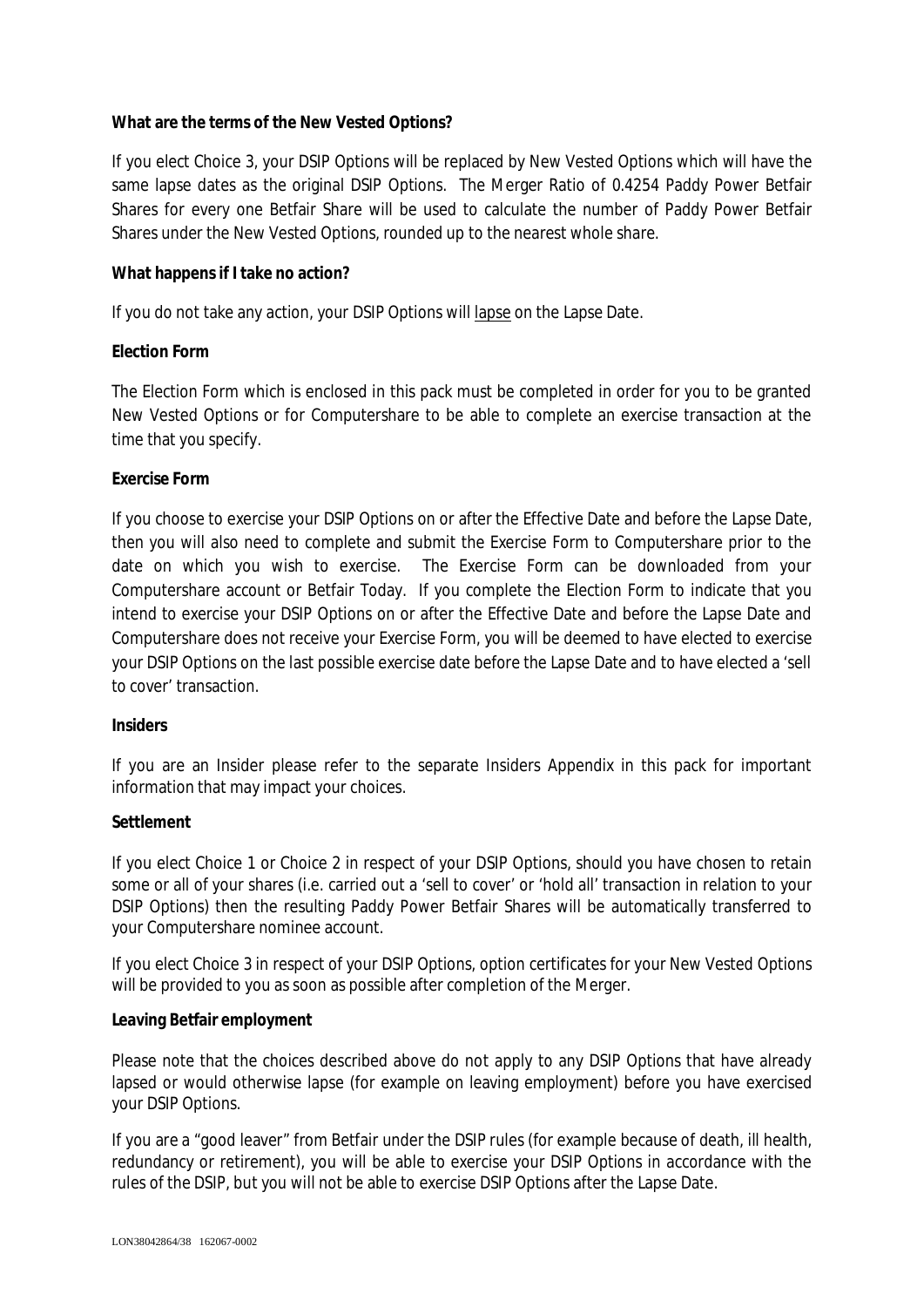If you leave employment for any other reason, your DSIP Options will lapse immediately upon leaving.

**What if the Merger does not complete?**

If the Merger does not happen, for whatever reason, your DSIP Options will continue just as they are currently and you will be able to exercise them subject to the rules of the DSIP.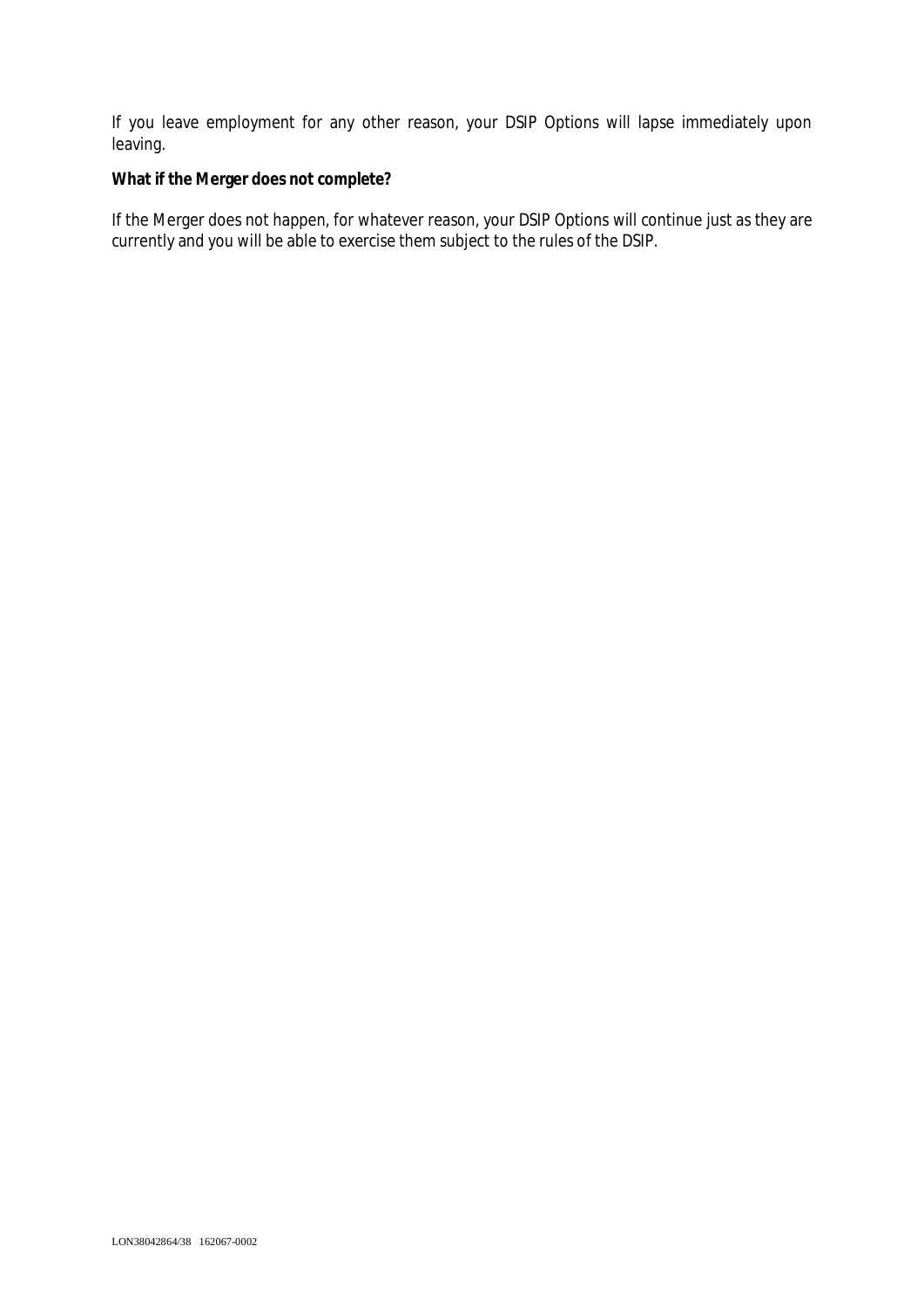# **Section 2**

# **DSIP Options - UK tax summary**

This Appendix contains a summary of the main UK tax implications of making the choices described in this Appendix for employees of Betfair. The summary is based on existing law and what Betfair and Paddy Power understand to be current HMRC practice as at 31 October 2015. The summary is intended as a general guide only and applies only to participants resident for tax purposes in the UK throughout the time between the date that the DSIP Options were granted to them and the time that they are exercised. It does not constitute tax advice to any individual participant. If you are in any doubt about your taxation position, or you are a resident or otherwise subject to taxation in a jurisdiction outside the UK and in particular if your tax residency has changed during the period between grant and exercise, you should consult your own tax adviser immediately.

### **Income tax and National Insurance contributions**

**Choices 1 and 2:**

If you exercise a DSIP Option, income tax and employees' National Insurance Contributions (*NICs*) will be payable on the market value of the Betfair Shares at the time of exercise (the *Option Gain*). The date of exercise will be the Court Sanction date if you elect Choice 1.

If you exercise your DSIP Option on or after the Effective Date (Choice 2), we expect the market value of a Betfair Share for this purpose to be equal to the market value of the consideration paid by Paddy Power under the terms of the Merger being, for each Betfair Share, 0.4254 Paddy Power Shares at the time the DSIP Options are exercised.

**Choice 3:**

There is no income tax or NICs to pay on the replacement of the vested DSIP Options with New Vested Options. Income tax and NICs may be payable on the exercise of the New Vested Options at a later date.

## **Capital gains tax (***CGT***)**

CGT is chargeable on your aggregate capital gains (less allowable losses) in a tax year to the extent they exceed your CGT annual exemption in the relevant tax year. For the tax year ending 5 April 2016, the annual exemption is £11,100.

The CGT rules are complicated. However, in summary, on the disposal of shares any gain will normally be calculated as the difference (if any) between the disposal proceeds and the "base cost" of the shares being disposed of.

The "base cost" of a Betfair Share acquired on the exercise of a DSIP Option will normally be equal to the amount on which tax is payable. The base cost of a Betfair Share acquired on the exercise of a DSIP Option should therefore be equal to its market value on the date of exercise. The market value of a Betfair Share acquired from the exercise of a DSIP Option on or at any time before the Court Sanction will be derived from the quoted price for a Betfair Share. The market value of a Betfair Share acquired from the exercise of a DSIP Option on or after the Effective Date until the Lapse Date, is expected to be derived from 0.4254 of the quoted price for a Paddy Power Betfair Share.

However, for CGT purposes there are share identification rules (described briefly below) that determine which shares you are deemed to have disposed of.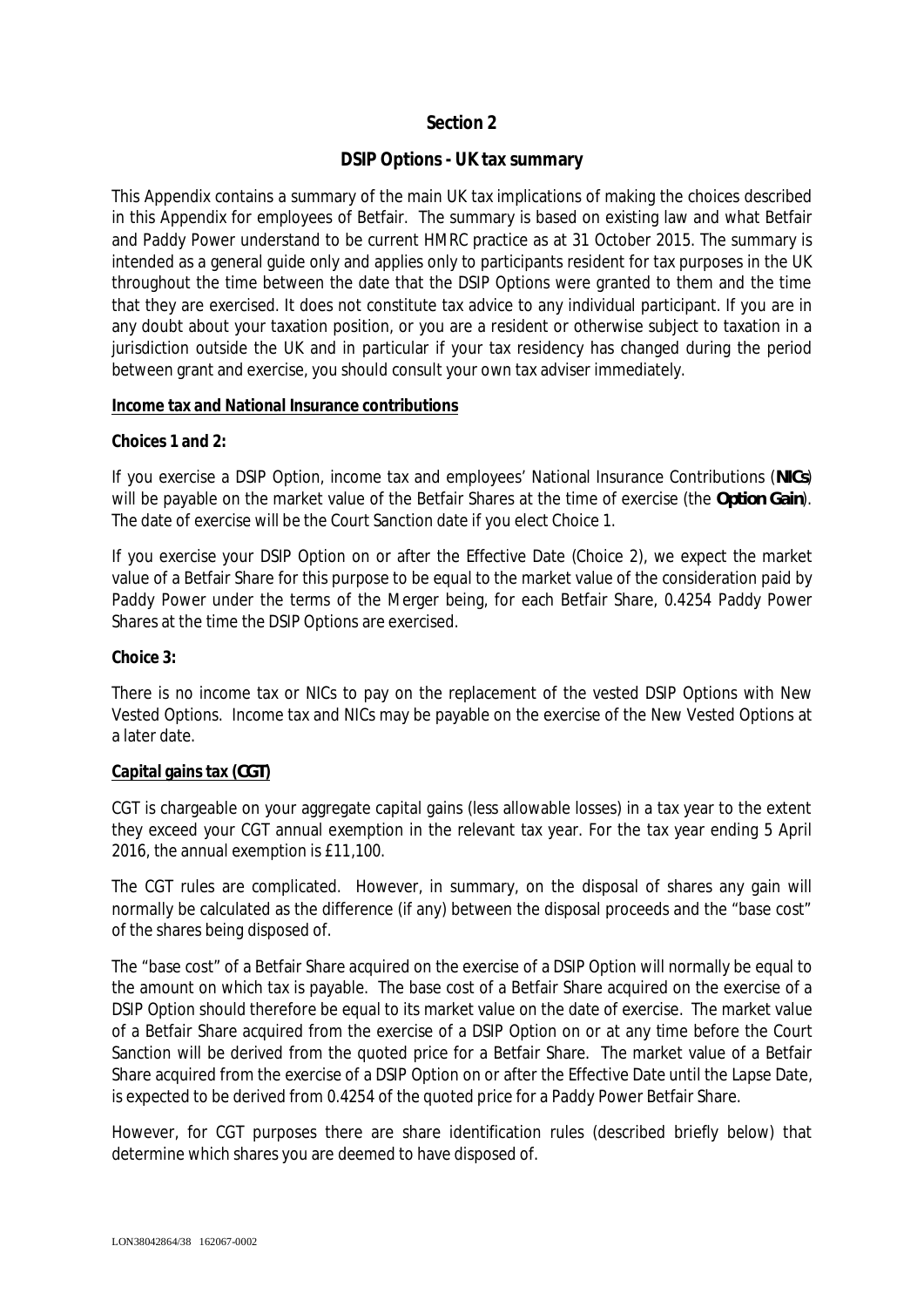**Choice 1:** If you exercise your DSIP Options **on the Court Sanction date** and you elect a 'sell all' or 'sell to cover' transaction, the sale of your Betfair Shares either in whole (if you elect to 'sell all') or to meet income tax and NICs liabilities (if you elect to 'sell to cover') will be a disposal for CGT purposes. No chargeable gain is expected to arise if the Betfair Shares are sold on the same day as the DSIP Option is exercised. However, whilst the Company will use all reasonable efforts to arrange a sale on this basis there can be no guarantee that this will be possible and it is possible that a chargeable gain (or loss) may arise due to a change in the share price from the date of exercise to the date of the eventual sale.

If you elect to 'hold all' or 'sell to cover', receipt of the Paddy Power Betfair Shares under the Scheme in exchange for the Betfair Shares you have not sold should not be treated for CGT purposes as a disposal of the Betfair Shares you acquire on the exercise of your DSIP Options. CGT may be payable on any later sale of the Paddy Power Betfair Shares you receive.

The exchange of the Betfair Shares which you acquire from the exercise of DSIP Options or other options or awards over Betfair Shares under the Betfair Employee Share Plans before the Scheme Record Time for Paddy Power Betfair Shares under the Scheme should be treated as a reorganisation for the purposes of CGT. This means you should not be treated as having made a disposal of your Betfair Shares for CGT purposes as a result of the exchange, and the Paddy Power Betfair Shares issued to you should be treated as the same asset as the relevant Betfair Shares. The Paddy Power Betfair Shares should therefore have the same base cost for CGT purposes as the Betfair Shares they replace. The above treatment will apply only if the exchange is effected for bona fide commercial reasons and does not form part of arrangements of which the main purpose, or one of the main purposes, is an avoidance of a liability to capital gains tax or corporation tax. You are advised in this regard that HMRC has granted clearance under section 138 of the Taxation of Chargeable Gains Act 1992.

## **Choice 2:**

If you exercise your DSIP Options **on or after** the Effective Date you will automatically receive Paddy Power Betfair Shares in exchange for the Betfair Shares you acquire on the exercise of your DSIP Options. Receipt of the Paddy Power Betfair Shares in exchange for the Betfair Shares should not be treated for CGT purposes as a disposal of those Betfair Shares.

The exchange of the Betfair Shares which you acquire from the exercise of DSIP Options for Paddy Power Betfair Shares should be treated as a reorganisation for the purposes of CGT. This means you should not be treated as having made a disposal of your Betfair Shares for CGT purposes as a result of the exchange, and the Paddy Power Betfair Shares issued to you should be treated as the same asset as the relevant Betfair Shares. The Paddy Power Betfair Shares should therefore have the same base cost for CGT purposes as the Betfair Shares they replace. The above treatment will apply only if the exchange is effected for bona fide commercial reasons and does not form part of arrangements of which the main purpose, or one of the main purposes, is an avoidance of a liability to capital gains tax or corporation tax. You are advised in this regard that HMRC has granted clearance under section 138 of the Taxation of Chargeable Gains Act 1992.

If you elect a 'sell all' or 'sell to cover' transaction, the sale of your Paddy Power Betfair Shares either in whole (if you elect to 'sell all') or to meet income tax and NICs liabilities (if you elect to 'sell to cover') will be a disposal for CGT purposes. No chargeable gain is expected to arise if the Paddy Power Betfair Shares are sold on the same day as the DSIP Option is exercised.

If you elect a 'hold all' or 'sell to cover' transaction, CGT may be payable on any later sale of the Paddy Power Betfair Shares which you retain.